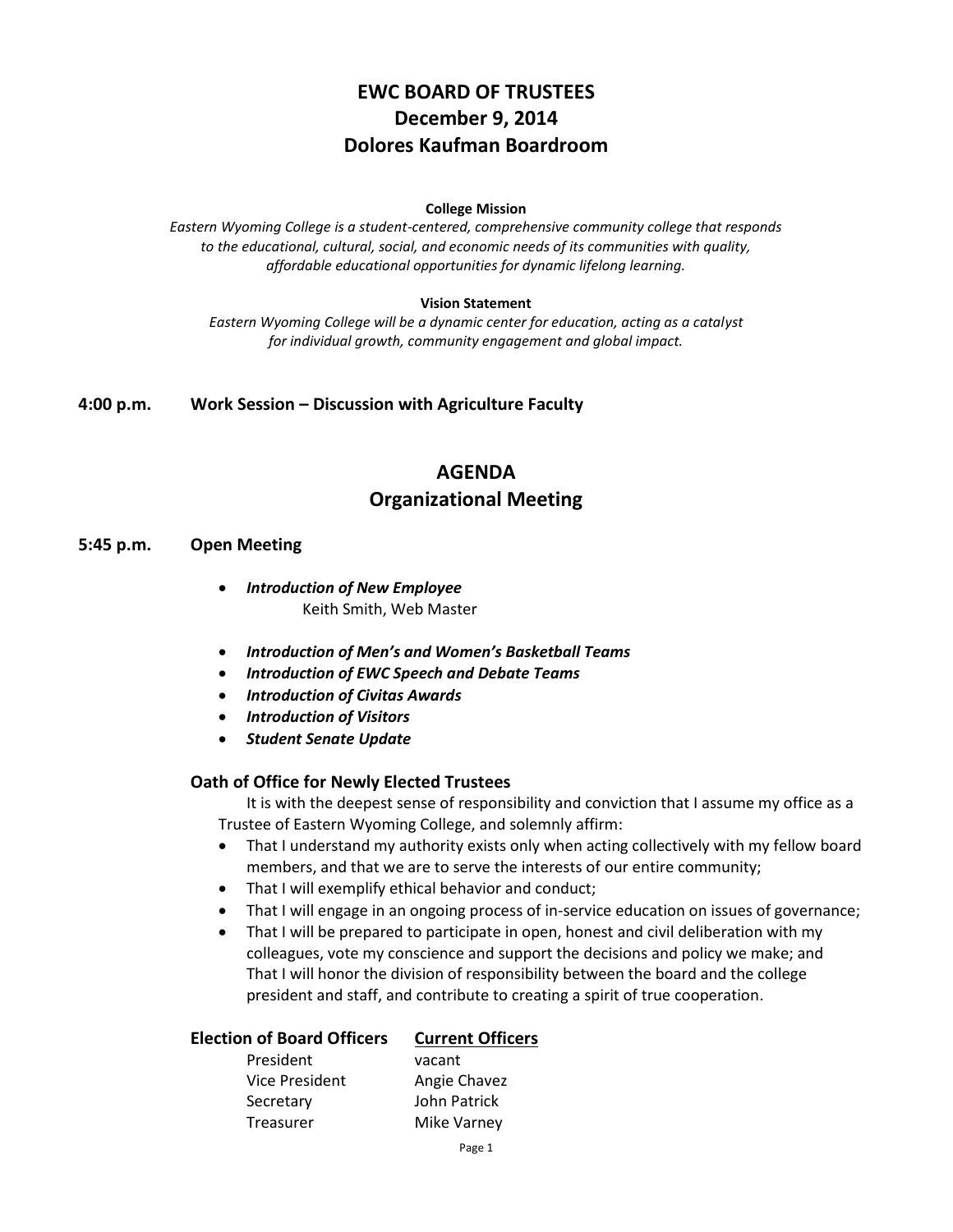#### **Approve Agenda**

*Recommended Action: Motion to approve the agenda, as presented.*

#### **President's Update**:

Please see **Appendix A** for the President's update.

#### **Approve Consent Agenda** – **Appendix B**

 **Approve Minutes**: *November 11, 2014 meeting and executive session minutes and the November 14, 2014 strategic planning retreat summary. Please see Appendix B1*.

*Prepared by Holly Branham, Executive Asst to the President and Board of Trustees*

 **Approve College Central Network Online Service**: *College Central Network is an online service offering an electronic job board through the Wyoming Community College Consortium, employment preparation tools, printable information sheets, podcasts, career related articles, and internship and event manager tools. Five of the seven Wyoming Community Colleges are members of the College Central Consortium: Casper College, Central Wyoming College, Laramie County Community College, Northern Wyoming College (Sheridan and Gillette), and Western Wyoming College. By joining the Consortium, EWC students and alumni will have access to more job opportunities locally, regionally, and nationally. The system offers an easy way for employers to post job openings, manage their postings, and view student resumes/portfolios (students control access).* 

*Other tools included in the package are internship management, case-management, event manager, resource documents, and tracking tools. The subscription fee is \$1500 per year. For the remainder of this year, we will be able to access the service for free. Please see Appendix B6 for details. Prepared by Dr. Dee Ludwig, Vice President for Learning*

 **Approve Resignation of Oliver Sundby, Director for Institutional Development**: *Mr. Sundby has submitted his letter indicating he plans to retire effective May 29, 2015.*

*Prepared by Mr. Stuart Nelson, Director of Human Resources*

 **Approve Designation of Depositories**: *Points West Bank, Pinnacle Bank, First State Bank, U.S. Bank, Platte Valley Bank, Bank of the West, Converse County Bank, and related signatories. Annually, the college must designate the institutions which may be used as depositories for college funds throughout the year and the related account signatories. See Appendix B16.*

*Prepared by Mr. Ron Laher, Vice President for Administrative Services*

 **Approve the Designation of the Torrington Telegram as the College District's Official Newspaper**: *From time to time, the Board must publish legal notices and/or consider resolutions that make reference to "...official newspaper of the district...." The Torrington Telegram is a newspaper of general circulation within Goshen County, and Eastern Wyoming Community College District is coterminous with Goshen County. Approval of this designation will facilitate EWC giving notice when legally required to do so.*

*Prepared by Mr. Ron Laher, Vice President for Administrative Services*

- **Ratify Change Order 4 & 5 for Lancer Hall Additions**: *Change orders for the Lancer Hall Additions were processed in November as detailed in Appendix B17. The net contract savings for these change orders is \$9,052. We recommend board ratification of these administration-approved change orders. Prepared by Mr. Ron Laher, Vice President for Administrative Services*
- **Ratify Computer Supplier Selection for FY-2015:** *We are requesting that the Board of Trustees ratify the selection of Dell Marketing, L.P. as the preferred supplier for computers for fiscal year 2015. This selection was made in accordance with the request to seek bids and select a supplier that was presented to and approved by the Board of Trustees at the November 11, 2014 meeting. Please see Appendix B23 for the submitted RFP by Dell Marketing for pricing.*

*Submitted by Mr. Clyde Woods, Director for Procurement and Contracts & Mr. Chuck Kenyon, IT Administrator*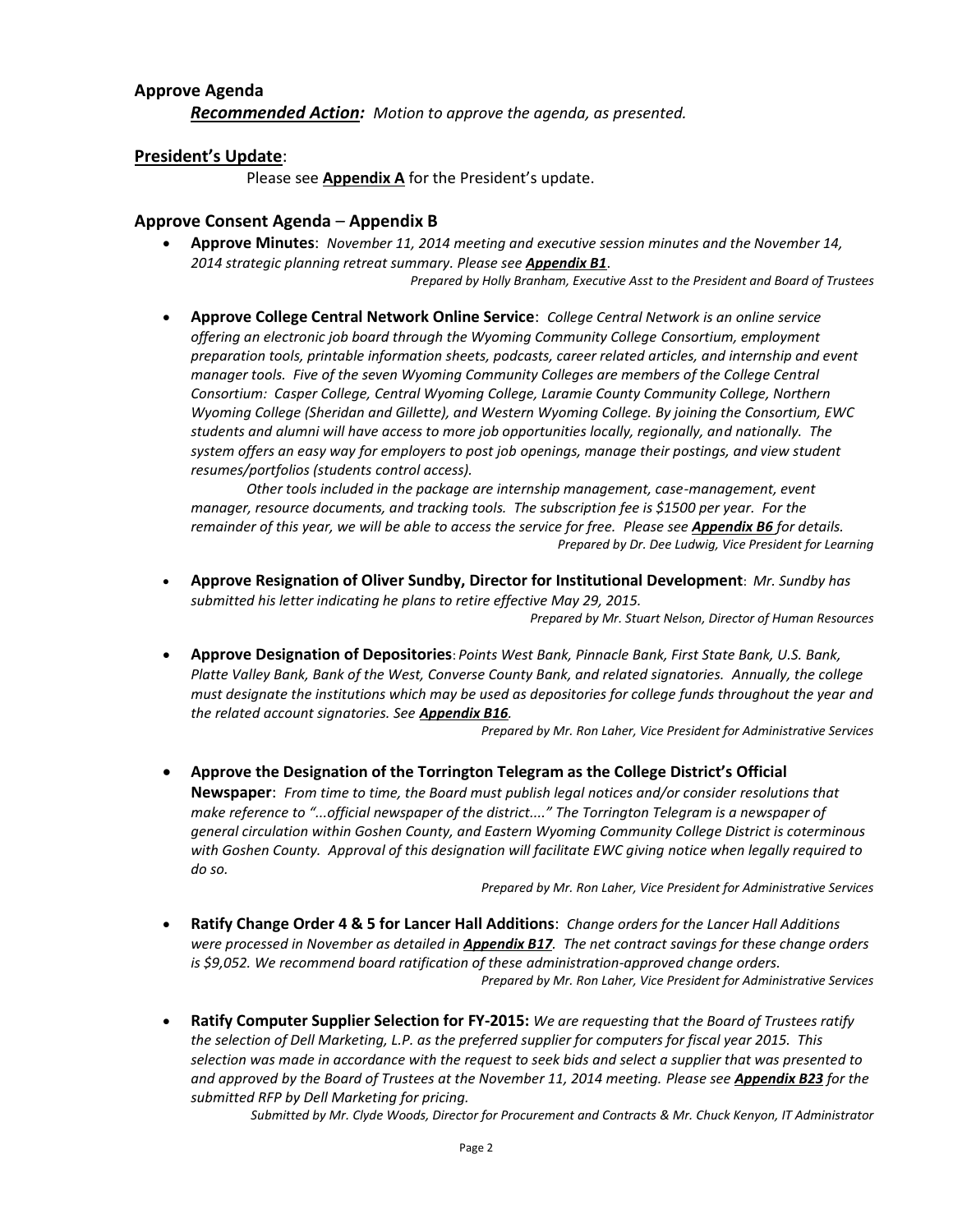*Trustees, please feel free to contact Dr. Patterson prior to the board meeting regarding any questions you may have concerning the consent agenda.*

#### *Recommended Action: Motion to approve the consent agenda, as presented.*

## **Action Items**

#### **Approve Financial Report**

Please see **Appendix C** for the written financial report and the construction projects update.

*Prepared by Mr. Ron Laher, Vice President for Administrative Services*

#### *Recommended Action: Motion to approve the financial report, as presented.*

#### **Approve Appointment of WACCT Representatives**

The appointment of two Wyoming Association of Community College Trustees board representatives is held annually at the December organizational meeting. Representatives to the WACCT will be expected to attend Wyoming Community College Commission meetings and WACCT meetings held every other month or as needed. These meetings are held on a rotating basis at one of the seven community colleges. Mike Varney and John Patrick are the current representatives. In addition, Mr. Varney serves on the WACCT Education Committee and Mr. Patrick is a member of the Advocacy Committee.

*Prepared by Holly Branham, Exec Asst to the President/Board of Trustees*

# *Recommended Action: Motion to appoint two board representatives to the Wyoming Association of Community College Trustees.*

#### **Approve Appointment of Representative to the Foundation**

Trustee Kautz's term on the Foundation is expiring and the Trustees will need to reappoint him or appoint a new representative to replace him.

*Prepared by Holly Branham, Exec Asst to the President/Board of Trustees*

#### *Recommended Action: Motion to appoint a representative to the Foundation.*

#### **Approve Appointment of BOCES Representative**

Mrs. Chavez is the current Board representative to the Board of Cooperative Educational Services (BOCES). A new representative will need to be appointed or Trustee Chavez reappointed. *Prepared by Holly Branham, Exec Asst to the President/Board of Trustees*

#### *Recommended Action: Motion to appoint a board representative to the BOCES***.**

## **Approve Appointment of Vice President of Administrative Services as Assistant Treasurer to the Board**

From time to time it is necessary for me to sign financial documents under this title as required by banking institutions. This is also pursuant to Board Policy 1.3. *Prepared by Mr. Ron Laher, Vice President for Administrative Services*

# *Recommended Action: Motion to appoint Ron Laher, EWC Vice President for Administrative Services as the Assistant Treasurer to the Board of Trustees.*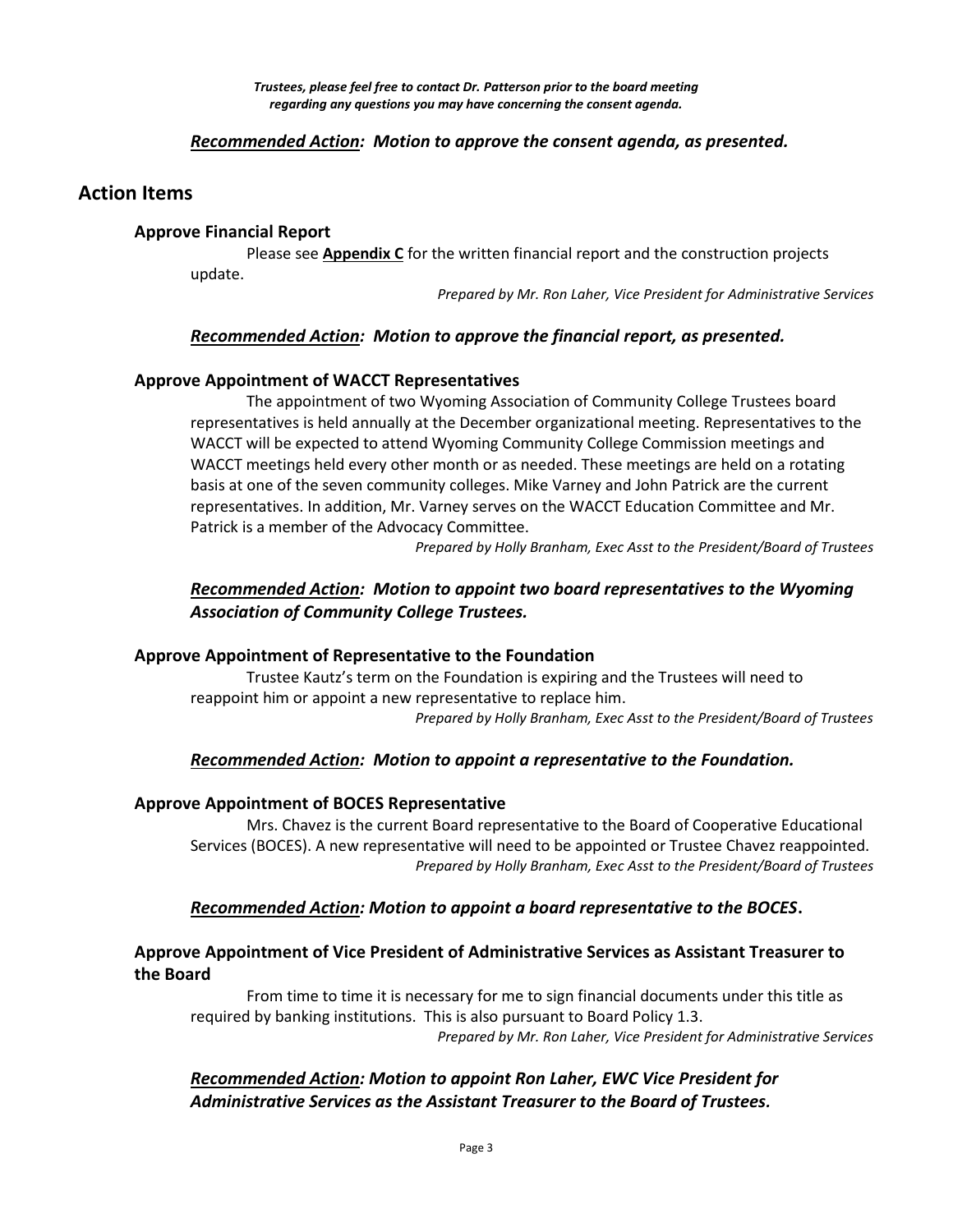# **Approve Selection of Architectural Firm for Agricultural Technology Education Center Building**

Interviews of four architectural firms were held on Wednesday, December 3. Scores are being tallied and a recommendation will be hand-carried to the meeting.

*Prepared by Mr. Clyde Woods, Director of Procurement and Contracts*

# *Recommended Action: Motion to approve the selection of an architectural firm for the ATEC building, as presented*.

#### **Disclosure Statements for Board, Administration and Staff**

Pursuant to W.S. 6-5-118, all public servants or officers must disclose the banks or other institutions in which they have an account where the institution transacts business with Eastern Wyoming College. Please refer to **Appendix D** for the disclosure statement.

*Prepared by Mr. Ron Laher, Vice President for Administrative Services*

# **INFORMATION ITEMS**

#### **Faculty Senate Update**:

A committee working on the formation of a faculty senate has met several times and distributed a survey to instructors in order to gain further information about the desired structure of the organization. A Faculty Meeting is scheduled for Monday, December 15 where we hope to elect representatives to the senate. That group will be responsible for drafting bylaws and a constitution. We hope to introduce our EWC faculty representatives to you in January. *Prepared by Ms. Heidi Edmunds, Faculty Member*

#### **Human Resources Update**:

- We have completed all the open enrollment documents and are uploading all new information and updated premium information on the state website.
- HR has been working with instruction to prepare for the hiring of a nursing instructor at the Douglas Campus.
- The Mountain States Salary Survey has been completed and uploaded to the Salt Lake Community College database.
- The Staff Alliance group has had two meetings and are in the process of gathering constitutions and by-laws from the other colleges.
- We are preparing for the upcoming in-service days and getting all staff the information on VAWA (Violence Against Women Act) updates.

*Prepared by Mr. Stuart Nelson, Director of Human Resources*

#### **Learning Update**:

Please see **Appendix E** for the Learning update.

*Prepared by Dr. Dee Ludwig, Vice President for Learning*

o **Workforce Development Activities Report**: Please see **Appendix F** for the Workforce Development Activities Report for 2013-2014.

*Prepared by Ms. Kimberly Russell, Director of Institutional Research*

o **Integrated Postsecondary Education Data Systems (IPEDS) Data Feedback Report for 2014**: Please see **Appendix G** for the report.

*Presented by Dr. Dee Ludwig, Vice President for Learning*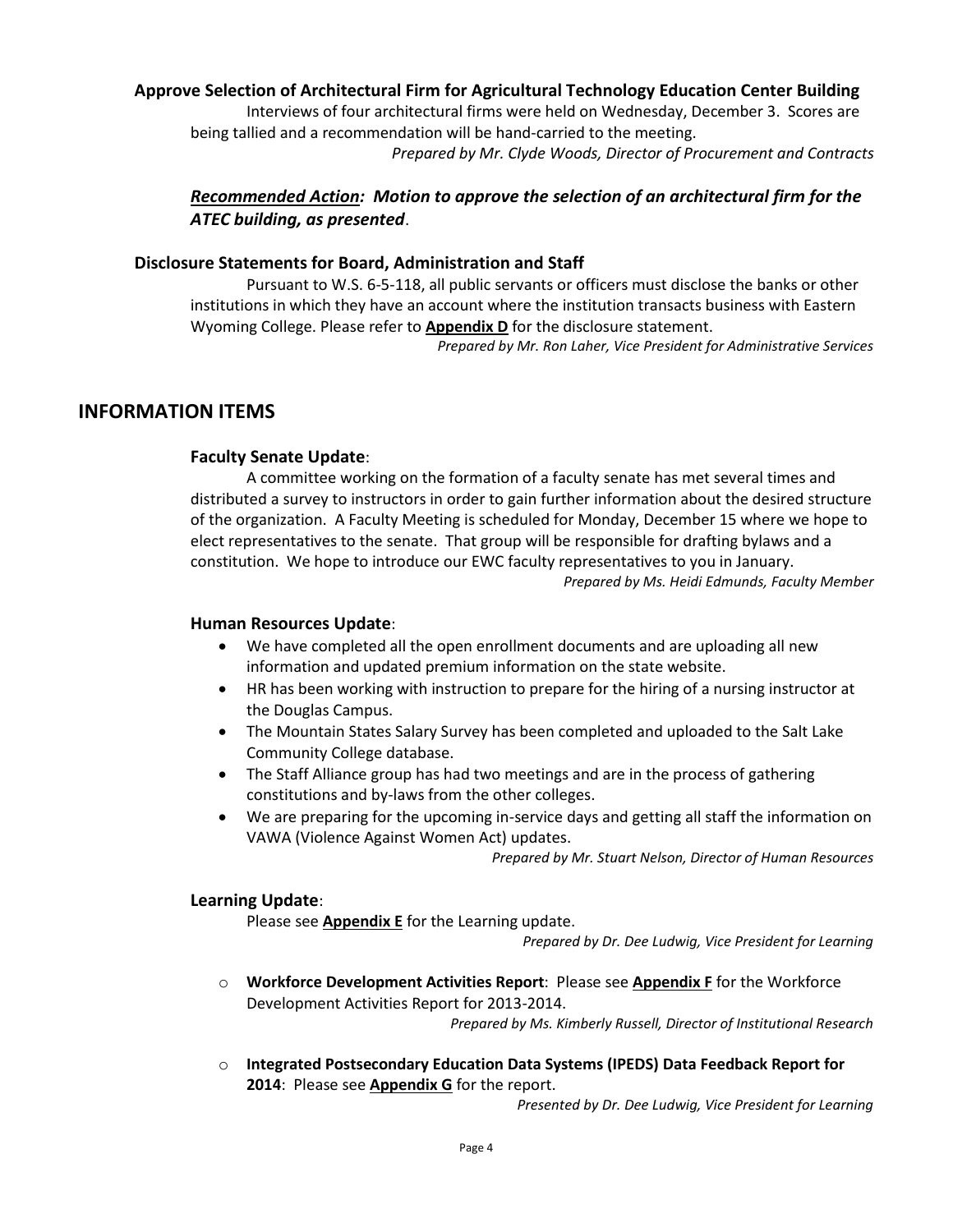o **EWC Technical Advisory Committees for 2014-2015**: Please see **Appendix H** for a list of the current advisory committees currently in place, the faculty members and the committee members serving on each. The Advisory Committees are required to meet at least twice per year. If you would like to attend one of these advisory committee meetings, please let Holly know.

> *Prepared by Ms. Lynn Wamboldt, Institutional Effectiveness Administrative Specialist and Perkins Coordinator*

# **Student Services Update**:

Please see **Appendix I** for the Student Services update. *Prepared by Dr. Rex Cogdill, Vice President for Student Services*

## **Veterinary Technology Program Update for December** -- *Dr. Richard Patterson*

Six Vet Tech students took the National exam 3/15-4/15/14 and six passed. Four Vet Tech students took the National exam 7/15-8/15/14 and four passed. In total, ten Vet Tech students have taken their exams this year and all ten have passed.

#### **Trustee Topics**

- **WACCT 2014-2015 Awards Ceremony and Legislative Reception – January 29, 2015:** Please let Holly know if you wish to attend and would like a room reserved. Please see **Appendix J** for details related to the event.
- **Board of Trustees hosted Open House –** December 14, 2014, Cottonwood Country Club, 6-8 p.m.

## **Executive Session – Personnel**

*Recommended Action: Motion to adjourn to executive session to discuss personnel.*

**Adjournment**